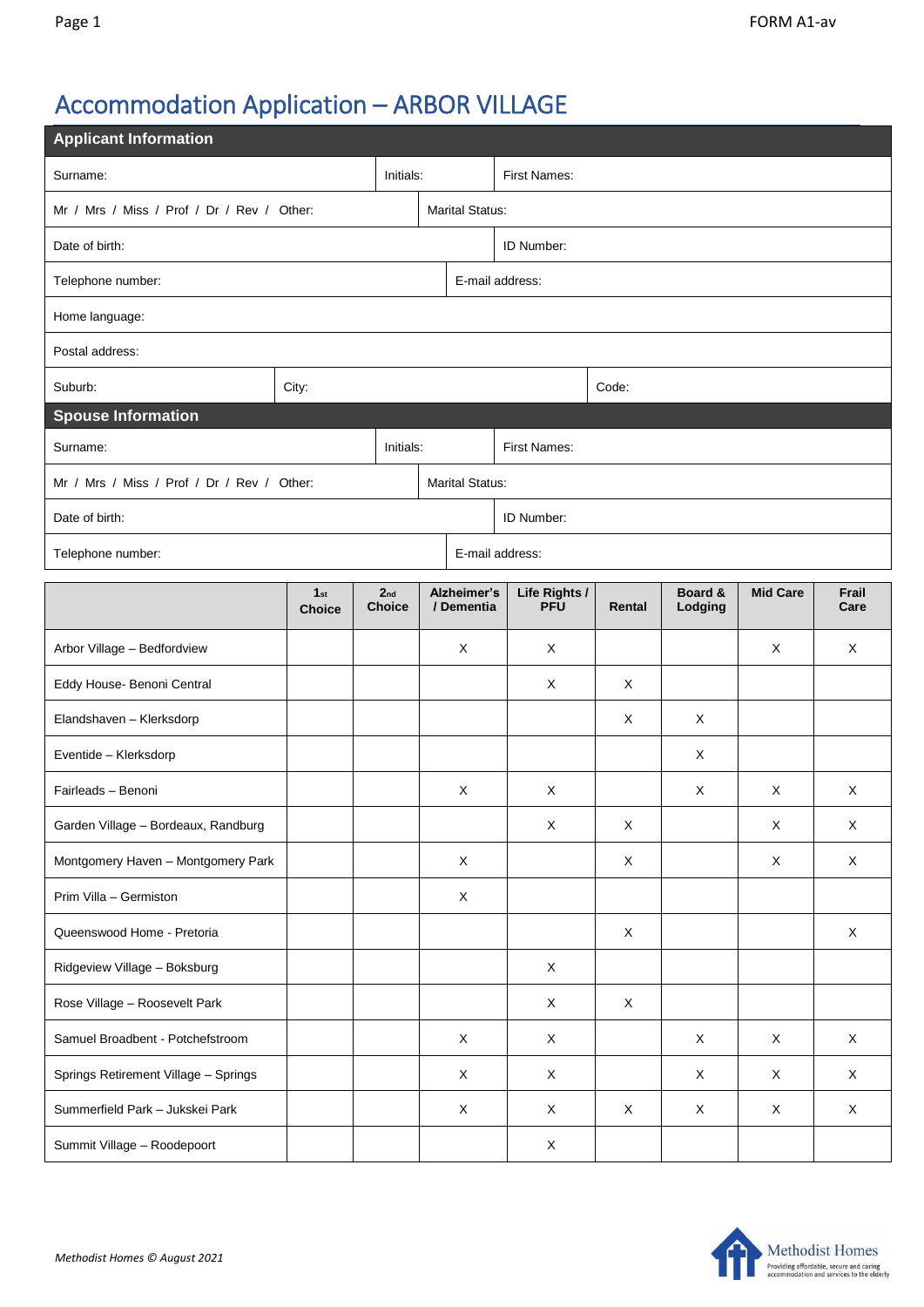| Single                                                                                                      |                | 2-bed Shared      |           |                | Multi-ward Shared |                   |  |                   |  |
|-------------------------------------------------------------------------------------------------------------|----------------|-------------------|-----------|----------------|-------------------|-------------------|--|-------------------|--|
| <b>Rental Accommodation Size &amp; Type (Please circle preference)</b>                                      |                |                   |           |                |                   |                   |  |                   |  |
| Bedsitter/Bachelor<br>Full Board & Lodging                                                                  |                |                   | 1 Bedroom |                |                   | 2 Bedroom         |  | 3 Bedroom         |  |
| Life Rights/PFU Unit Size (Please circle preference)                                                        |                |                   |           |                |                   |                   |  |                   |  |
| Bedsitter/Bachelor                                                                                          | 1 Bedroom Flat | 1 Bedroom Cottage |           | 2 Bedroom Flat |                   | 2 Bedroom Cottage |  | 2 Bedroom & Study |  |
| <b>COMMENTS:</b>                                                                                            |                |                   |           |                |                   |                   |  |                   |  |
|                                                                                                             |                |                   |           |                |                   |                   |  |                   |  |
| Signature of applicant:<br>Date:                                                                            |                |                   |           |                |                   |                   |  |                   |  |
| If this application is completed on behalf of a parent or a loved one, please provide your contact details. |                |                   |           |                |                   |                   |  |                   |  |
| Name:                                                                                                       | Telephone:     |                   |           | E-mail:        |                   |                   |  |                   |  |

#### **Terms**

**Care Centre** Accommodation Applications require the payment of a once off non-refundable fee of **R1000.**

For **Independent Living** (Rental/PFU/Board & Lodging) a once-off Application Fee in the amount of **R2000 is** payable on submission of this form. Once you take occupation at any of our homes or villages, an amount of **R1000** will be credited to your account in your second month of occupation.

The application fee is not refundable and will be forfeited should you elect to have your name removed from the waiting list.

Applications are open to persons of any age however, the **minimum age of an occupant is 60 years**.

| Please return completed application form, together with your proof of payment and a copy of the applicants' ID by e-mail to: |
|------------------------------------------------------------------------------------------------------------------------------|
| Arbor.ask@mha.co.za                                                                                                          |
|                                                                                                                              |

**We will contact you by telephone or by e-mail to confirm receipt of your application. If you have not heard from us within 10 days of submission, please call us on 011 686 1750**

#### **BANKING DETAILS:**

Methodist Homes For The Aged ARBOR VILLAGE Bank: First National Bank **Branch Code: 250655** 

Account Type: **Current Account** Account Number: **6266608 1965**

## **NB: PLEASE USE YOUR SURNAME AND VILLAGE CHOICE AS YOUR REFERENCE (e.g. Jones-Arbor)**

| <b>FOR OFFICE USE</b>                |     |               |  |               |  |                  |  |  |  |
|--------------------------------------|-----|---------------|--|---------------|--|------------------|--|--|--|
| Amount Paid:<br>Date of application: |     |               |  |               |  | Unique ID:       |  |  |  |
| Application Fee Paid by:             | EFT | <b>CHEQUE</b> |  | CASH          |  | Cash Receipt No: |  |  |  |
| Application Captured by:             |     |               |  | Home/Village: |  |                  |  |  |  |

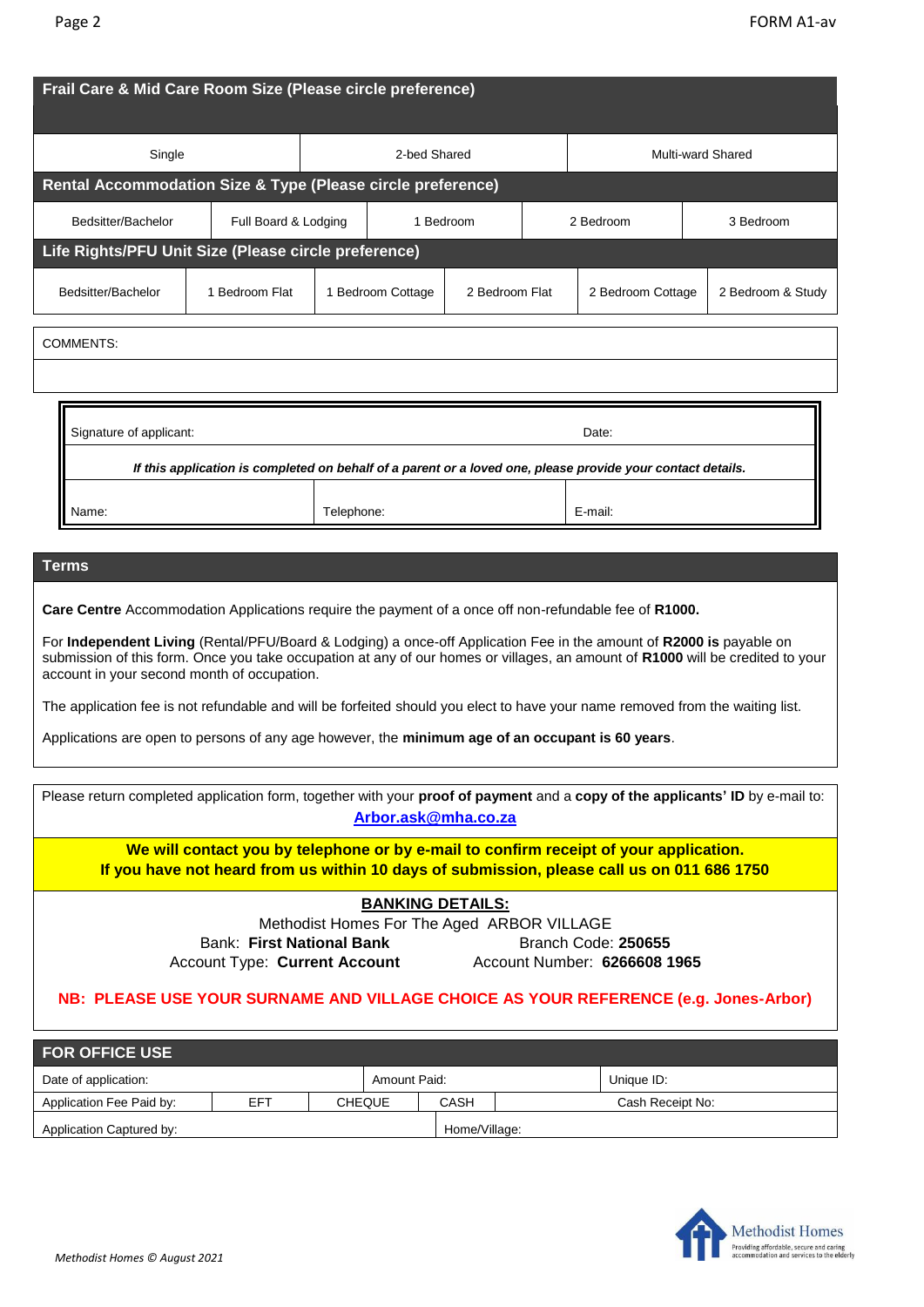Dear Resident/Potential Resident,

# **RE: POPIA NOTICE AND CONSENT TO PROCESS YOUR PERSONAL INFORMATION**

As a Resident or potential Resident to our organisation, we currently hold or will hold your personal information supplied by yourselves to our organisation.

We understand that your personal information is important to you and that you may be apprehensive about disclosing it. Your privacy is just as important to us and we are committed to safeguarding and processing your information in a lawful manner.

We also want to make sure that you understand how and for what purpose we process your information. If for any reason you think that your information is not processed in a correct manner, or that your information is being used for a purpose other than that for what it was originally intended, you can contact our Information Officer.

You can request access to the information we hold about you at any time and if you think that we have outdated information, please request us to update or correct it.

Our Information Officer's Contact Details are available from the Village Admin office.

#### Purpose for Processing your Information

We collect, hold, use and disclose your personal information mainly to provide you with access as a resident to our premises. We will only process your information for a purpose you would reasonably expect, including:

- Providing you with advice on what services we can offer you that suit your needs as requested or as prescribed by ourselves;
- To process your personal information so as to take care of you on our premises;
- To verify your identity and to conduct credit reference searches (if necessary);
- To correspond with you;
- To confirm, verify and update your details;
- To comply with any legal and regulatory requirements;

Some of your information that we hold may include, your first and last name, email address, other contact information, your title, birth date, gender, identity number and your banking details.

All personal information will be held securely and whenever we sub-contract or outsource other organisations to process any of your personal information on our behalf, we will bind these service providers by way of a Data Operator Agreement as far as this may be required.

Kind regards,

 $\mathscr{U}$ 

Carl Queiros Information Officer Methodist Homes Head Office